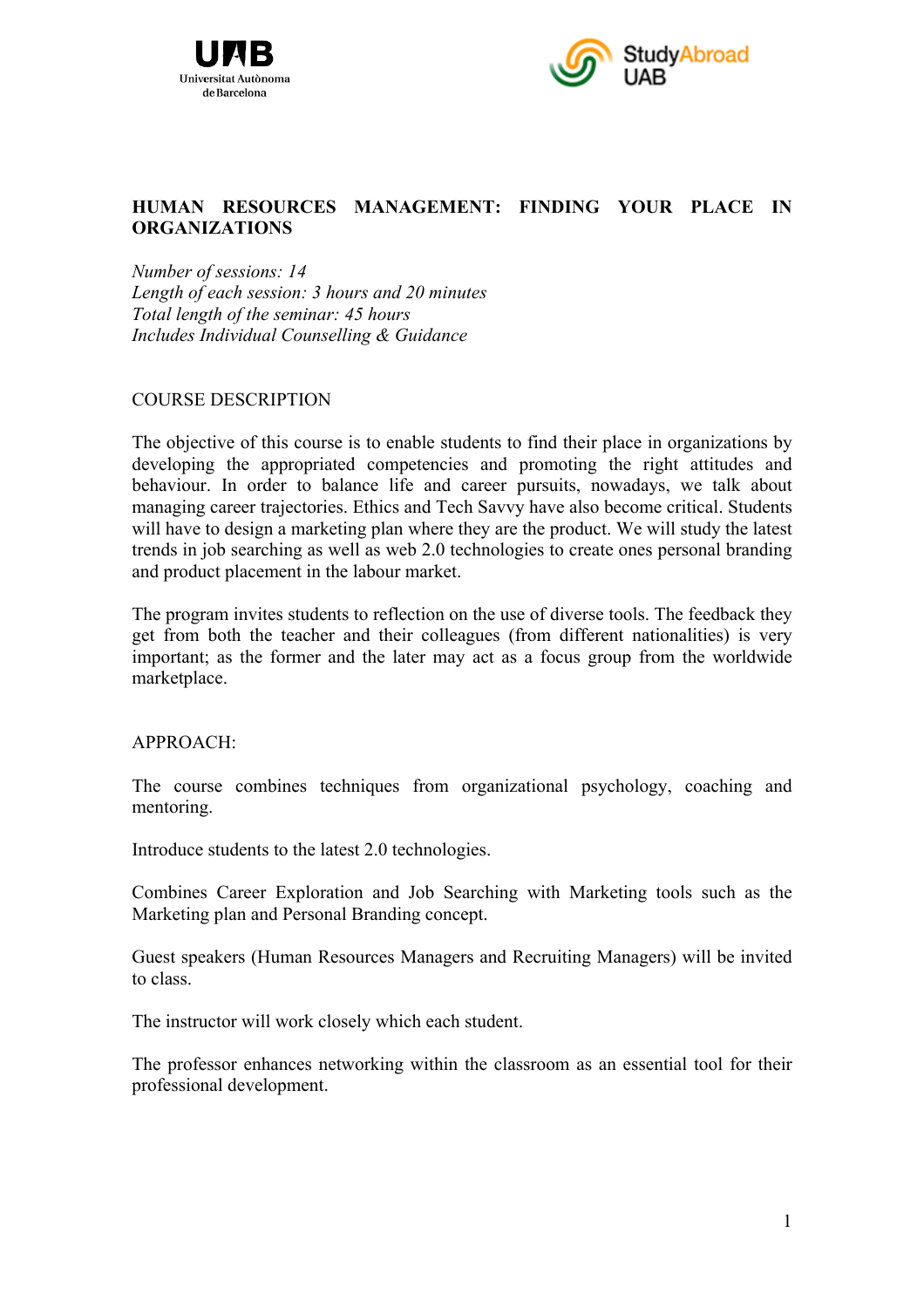



### INSTRUCTIONAL FORMAT

This course is student-centered and designed to engage them in learning about career development and global competence, with an emphasis upon reflection on learning "in action" while studying abroad. Instructional methods include lectures, in-class discussions, experiential exercises, case studies, technical notes and readings, questionnaires, multi-media resources, role-playings, guest speakers and active class participation.

## REQUIREMENTS

- Fluent in English
- Students who enroll in this class have to be ready to take the initiative in planning their career adopting an active role during classes.

# **CONTENTS**

- 1. Student Expectations
- 2. Syllabus Review and Grading Methods
- 3. What is success for me?
- 4. Learning to learn
- 5. Life trajectories
- 6. Mentoring and coaching
- 7. Creativity as a core competence
- 8. The hiring process from the company perspective
- 9. Assessment Centers and Development Centers
- 10. The Marketing plan Scheme
- 11. The Personal Marketing plan
	- 11.1. Discovering my mission, vision, and personal values
	- 11.2. SWOT analysis
		- 11.2.1. Self-assessment
		- 11.2.2. Market analysis: Researching your occupation and career exploration
	- 11.3. Objectives
	- 11.4. Strategy
		- 11.4.1. Segmentation (Target Market) and Positioning (Your brand in the customer mind)
		- 11.4.2. Marketing Mix: The 4 P's
			- 11.4.2.1. Product: Personal Branding. Your value proposition
			- 11.4.2.2. Placement (job search channels): Networking.
			- 11.4.2.3. Promotion (résumé or curriculum vitae, video curriculum, cover letters and follow-up letters, narratives based on competencies…) The job interview
			- 11.4.2.4. Price (your salary)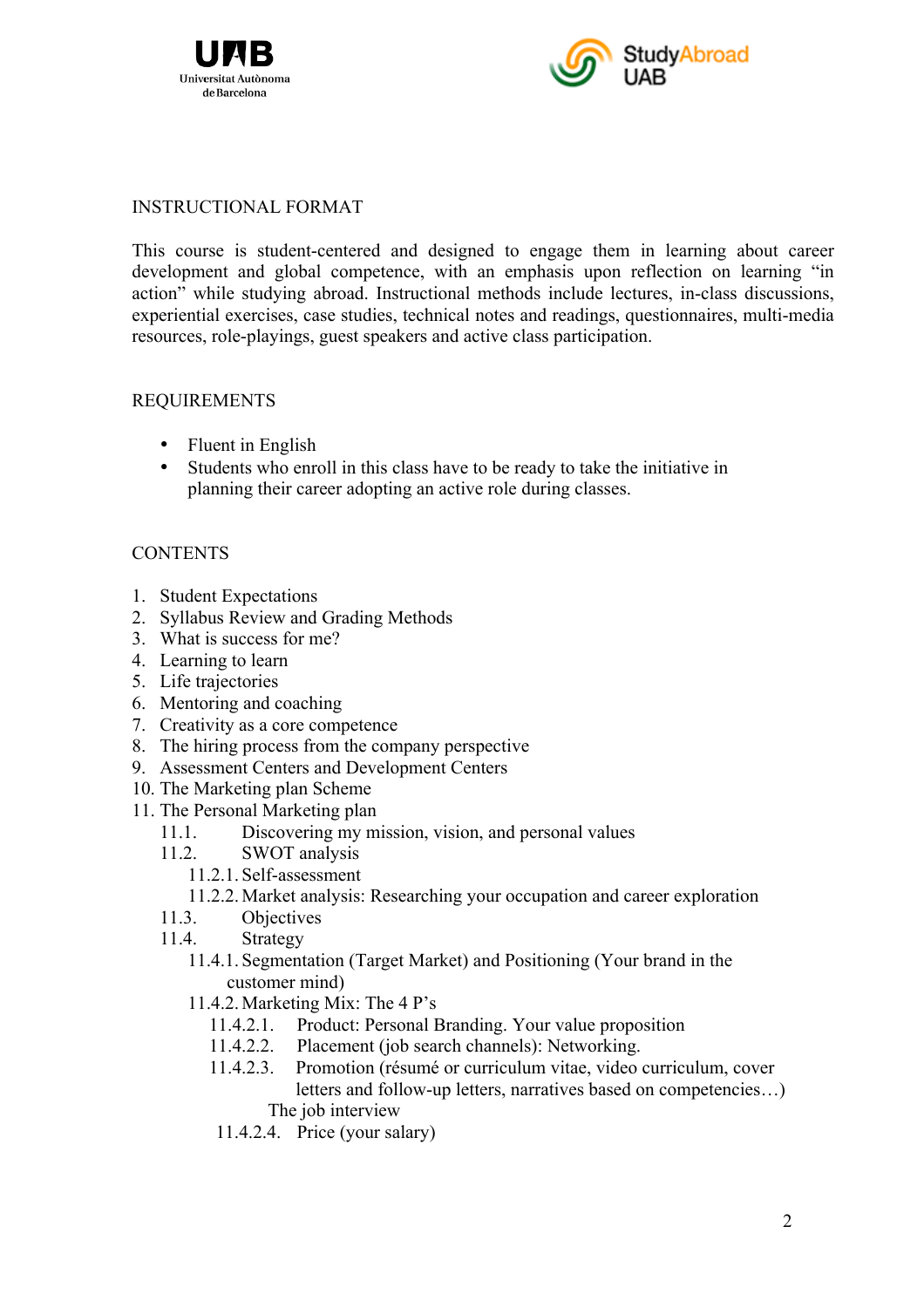



#### 12. Tutorials

- 13. Employment Trends and 21<sup>st</sup> Century Jobs
- 14. Getting the best from you Study Abroad Experience
- 15. Ethics and Corporate Social Responsibility
- 16. The entrepreneurship culture and competencies
- 17. Social entrepreneurship and social innovation

# COMPETENCIES DEVELOPED

Creativity, Tech savvy, Critical thinking, Decision making, Problem solving, Teamwork, Initiative, Ethics, Excellence , Flexibility and adaptability, Cross cultural competence , Resilience, Ambiguity tolerance, Sense of humor, Accountability, Self-esteem, Tolerance to frustration, Self-awareness, Social-awareness, Emotional selfcontrol, Optimism, Achievement orientation, Influence, Communication and Building bonds.

## GRADING

The instructor will use numerous and differentiated forms of assessment to calculate the final grade students receive for this course. For the record, these are listed and weighted below. The content, criteria and specific requirements for each assessment category will be explained in greater detail in class. In addition, your work and behavior in this course must fully conform to the regulations of the UAB Academic Policy to which you are subject.

| Class-participation       | 20% |
|---------------------------|-----|
| Blog (learning journey)   | 20% |
| <b>Final Presentation</b> | 60% |

# **Required Readings**

Savickas et al. (2009). "Life designing: a paradigm for career construction in the 21th century". *Journal of Vocational Behavior* 75. pp. 239–250

Williams, S.; Sunderman, J.; and J. Kim. (2012). "E-mentoring in an online course: Benefits and challenges to e-mentors". *International Journal of Evidence Based Coaching and Mentoring.* Vol. 10, No.1. pp. 109-123.

#### **On-line resources:**

www.brainstorming.co.uk. (Creativity techniques)